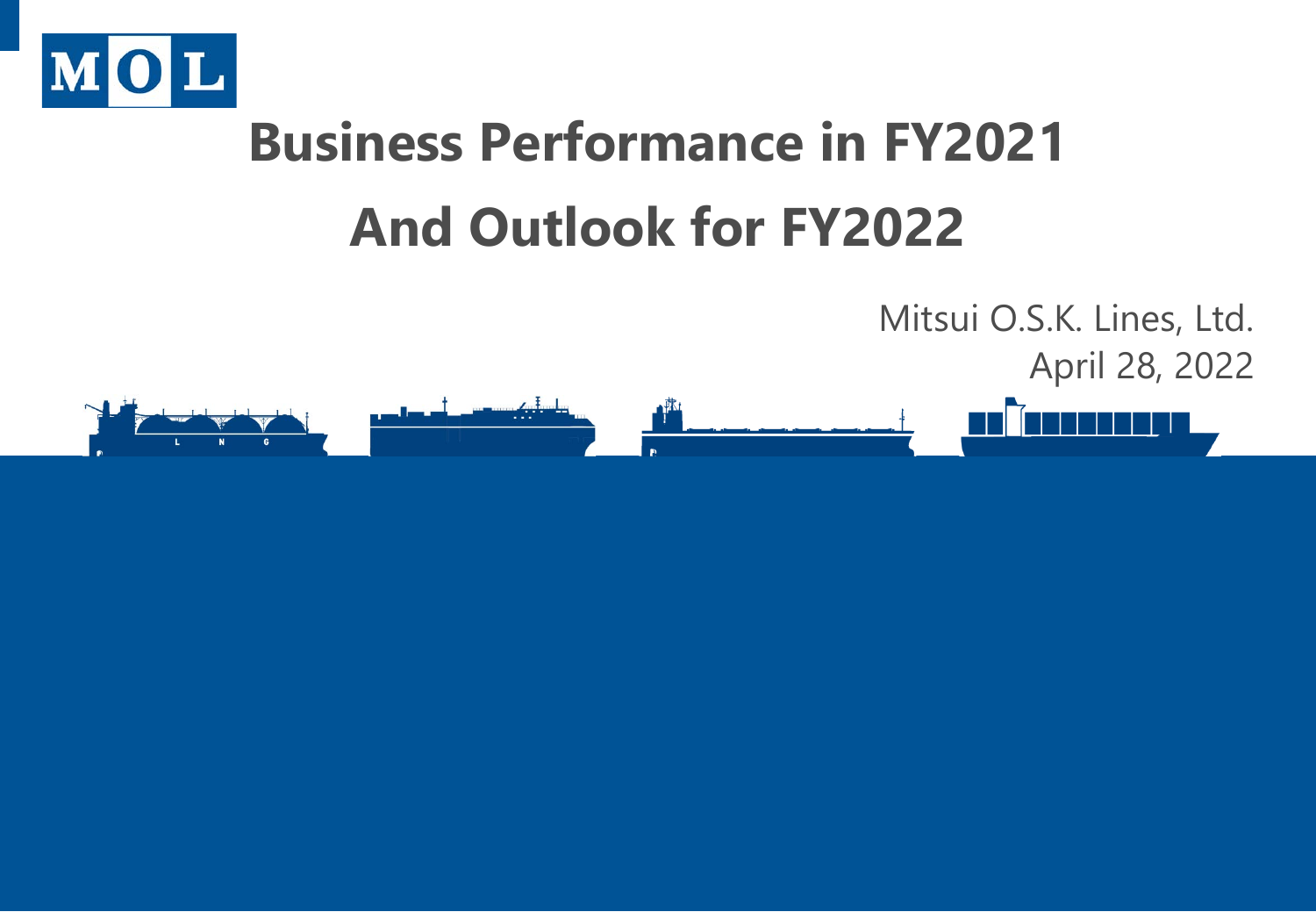### **Contents**

**Disclaimer:** 

| 1. FY2021 Full-year Results [Consolidated]                | $P3-4$       |
|-----------------------------------------------------------|--------------|
| 2. Outline of FY2021 Full-year Results [Consolidated]     | $P5-6$       |
| 3. FY2022 Full-year Forecast [Consolidated]               | $P7-8$       |
| 4. Key Points of FY2022 Forecast [Consolidated]           | <b>P9-10</b> |
| 5. (Reference) Actions to Achieve Further Competitiveness | <b>P11</b>   |
| <b>6. [Supplement #1-7]</b>                               | P12-18       |

| Note 1: Fiscal Year = from April 1 to March 31                         |
|------------------------------------------------------------------------|
| $Q1 =$ April to June                                                   |
| $Q2 = July to September$                                               |
| $Q3 = October to December$                                             |
| $Q4 =$ January to March                                                |
| Note 2: Amounts are rounded down to the nearest 100 million yen.       |
| Note 3: Net income/loss = Profit/loss attributable to owners of parent |

**The performance forecasts and management indicators stated in this material are based on the best available information. Forecasts, by their nature, are not certain, so the information should be used as a guide only, and any decisions concerning investments made under your own judgement and volition with the knowledge that actual performance may differ from the forecasts.**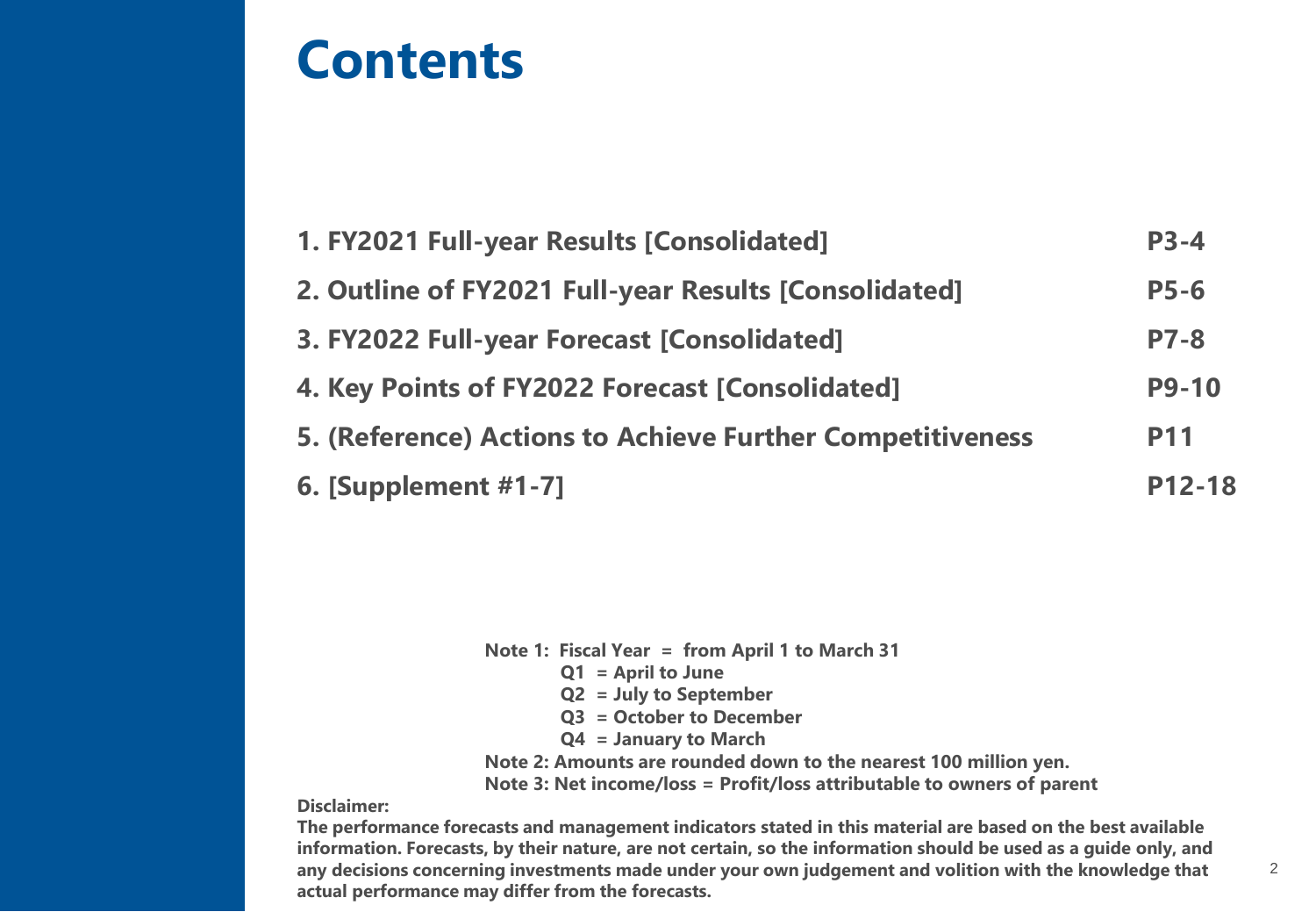### **1. FY2021 Full-year Results [Consolidated]**

|                                          |                |                |                      |            |                  |            |                  |         |                    | *as of January 31, 2022  |
|------------------------------------------|----------------|----------------|----------------------|------------|------------------|------------|------------------|---------|--------------------|--------------------------|
|                                          |                |                | <b>FY2021 Result</b> |            |                  |            | FY2020<br>Result | FY2021  |                    |                          |
|                                          |                |                |                      |            |                  |            |                  |         | Previous forecast* |                          |
| ¥ billion)                               | Q <sub>1</sub> | Q <sub>2</sub> | Q <sub>3</sub>       | Q4         | <b>Full-year</b> | Full-year  |                  | YoY     | Full-year          | Variance                 |
| <b>Revenue</b>                           | 288.8          | 308.2          | 331.4                | 340.8      | 1,269.3          | 991.4      | $+277.8$         | $+28%$  | 1,260.0            | $+9.3$                   |
| <b>Operating profit/loss</b>             | 8.0            | 12.3           | 22.0                 | 12.5       | 55.0             | $-5.3$     | $+60.3$          |         | 54.0               | $+1.0$                   |
| <b>Business profit/loss (*1)</b>         | 99.3           | 164.7          | 208.8                | 239.5      | 712.3            | 127.6      | $+584.7$         | $+458%$ | 630.0              | $+82.3$                  |
| <b>Ordinary profit/loss</b>              | 104.2          | 167.5          | 215.8                | 234.0      | 721.7            | 133.6      | $+588.1$         | $+440%$ | 650.0              | $+71.7$                  |
| <b>Net income/loss</b>                   | 104.1          | 170.7          | 212.3                | 221.6      | 708.8            | 90.0       | $+618.7$         | $+687%$ | 630.0              | $+78.8$                  |
| Average exchange rate (*2)               | ¥108.77/\$     | ¥110.05/\$     | ¥112.72/\$           | ¥114.52/\$ | ¥111.52/\$       | ¥105.95/\$ | $+45.57/$ \$     | $+5%$   | ¥111.63/\$         | $-40.11/$ \$             |
| Average bunker price (all grades) (*2,3) | \$497/MT       | \$530/MT       | \$588/MT             | \$721/MT   | \$585/MT         | \$355/MT   | $+$ \$230/MT     | $+65%$  |                    | $\overline{\phantom{a}}$ |

(\*1) Operating profit/loss + Equity in earnings of affilliated companies

(\*2) Average for the period

(\*3) Purchase price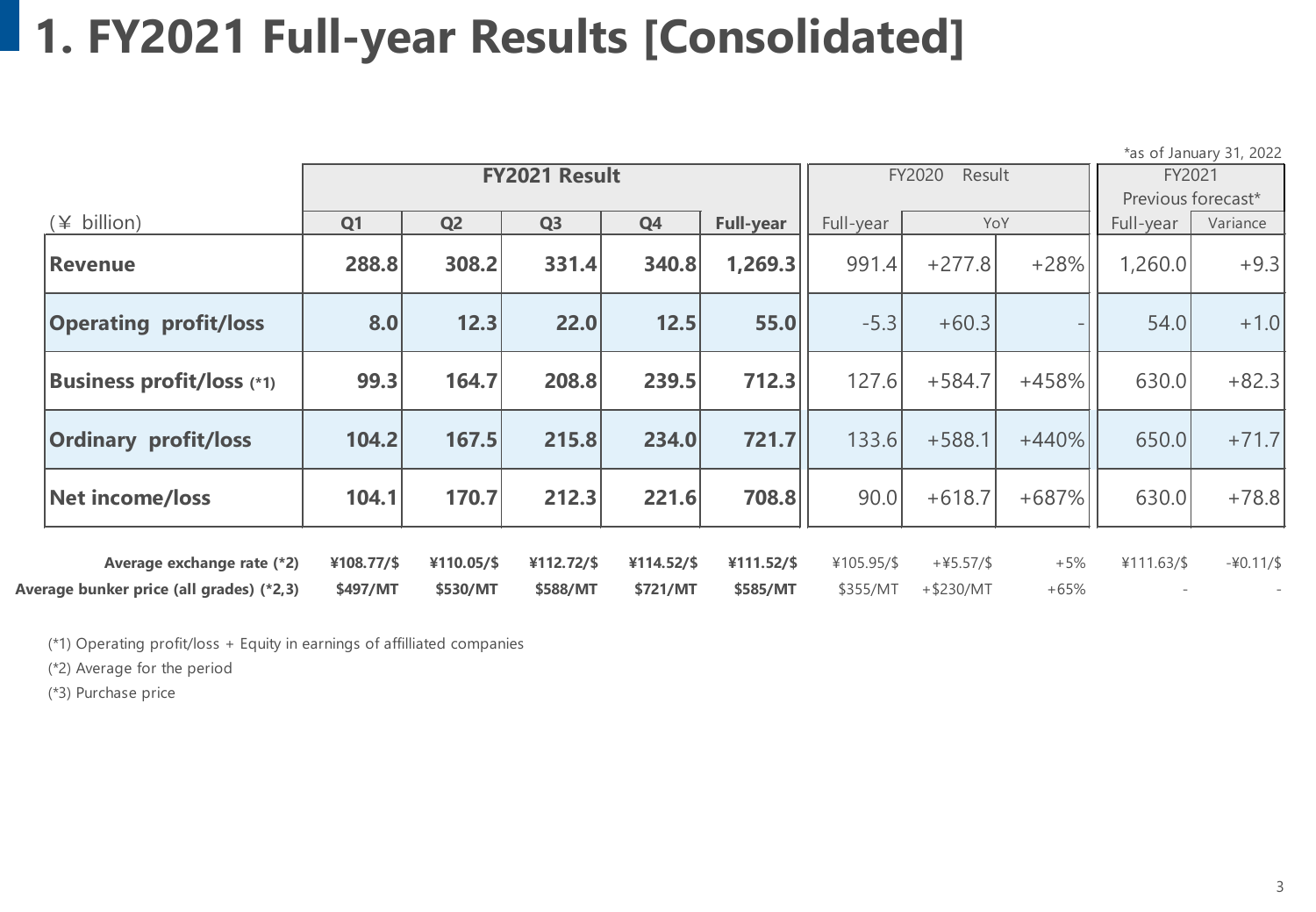### **1. FY2021 Full-year Results [By segment]**

\*as of January 31, 2022

|                                                                                            |        | FY2021 Result  |                |         |           |           | FY2020 Result | FY2021  |                    |          |
|--------------------------------------------------------------------------------------------|--------|----------------|----------------|---------|-----------|-----------|---------------|---------|--------------------|----------|
|                                                                                            |        |                |                |         |           |           |               |         | Previous forecast* |          |
| $(*\text{ billion})$                                                                       | Q1     | Q <sub>2</sub> | Q <sub>3</sub> | Q4      | Full-year | Full-year |               | YoY     | Full-year          | Variance |
| <b>Dry Bulk Business</b>                                                                   | 78.3   | 90.3           | 99.1           | 92.9    | 360.7     | 222.0     | $+138.6$      | $+62%$  | 360.0              | $+0.7$   |
| (excluding; Steaming Coal Carriers)                                                        | 6.5    | 7.7            | 17.5           | 11.3    | 43.2      | $-4.2$    | $+47.5$       |         | 42.0               | $+1.2$   |
| <b>Energy and Offshore Transport Business</b>                                              | 68.8   | 73.7           | 75.2           | 76.1    | 294.0     | 278.8     | $+15.1$       | $+5%$   | 290.0              | $+4.0$   |
| (Tankers, Steaming Coal Carriers, LNG Carriers,<br>Offshore business, Wind power business) | 4.3    | 6.5            | 7.3            | 1.6     | 19.8      | 29.7      | $-9.9$        | $-33%$  | 23.0               | $-3.1$   |
| <b>Product Transport Business</b>                                                          | 117.8  | 120.3          | 131.0          | 146.0   | 515.3     | 395.1     | $+120.1$      | $+30%$  | 510.0              | $+5.3$   |
| (PCC, Containerships, Ferries & Coastal RoRo Ships)                                        | 90.1   | 151.1          | 188.8          | 232.8   | 662.9     | 102.6     | $+560.3$      | $+546%$ | 578.0              | $+84.9$  |
| Containerships                                                                             | 64.3   | 63.6           | 69.7           | 78.4    | 276.2     | 219.4     | $+56.7$       | $+26%$  | 270.0              | $+6.2$   |
|                                                                                            | 90.6   | 149.1          | 185.2          | 228.1   | 653.2     | 117.1     | $+536.1$      | $+458%$ | 570.0              | $+83.2$  |
| <b>Associated businesses</b>                                                               | 19.6   | 20.4           | 21.8           | 21.4    | 83.4      | 78.9      | $+4.5$        | $+6%$   | 85.0               | $-1.5$   |
| (Real estate, Cruise ship, Tug boats, Trading, etc.)                                       | 2.3    | 1.9            | 2.7            | 0.3     | 7.4       | 9.4       | $-1.9$        | $-21%$  | 8.0                | $-0.5$   |
| <b>Others</b>                                                                              | 4.0    | 3.3            | 4.0            | 4.2     | 15.7      | 16.3      | $-0.6$        | $-4%$   | 15.0               | $+0.7$   |
|                                                                                            | 0.8    | 0.9            | 0.6            | 0.2     | 2.7       | 2.6       | $\Omega$      | $+2%$   | 3.0                | $-0.2$   |
|                                                                                            |        |                |                |         |           |           |               |         |                    |          |
| Adjustment                                                                                 | $-0.1$ | $-0.8$         | $-1.3$         | $-12.2$ | $-14.5$   | $-6.6$    | $-7.8$        |         | $-4.0$             | $-10.5$  |
| <b>Consolidated</b>                                                                        | 288.8  | 308.2          | 331.4          | 340.8   | 1,269.3   | 991.4     | $+277.8$      | $+28%$  | 1,260.0            | $+9.3$   |
|                                                                                            | 104.2  | 167.5          | 215.8          | 234.0   | 721.7     | 133.6     | $+588.1$      | $+440%$ | 650.0              | $+71.7$  |

Note : Revenues from customers, unconsolidated subsidiaries and affiliated companies.

Upper Lower Revenue Ordinary income/loss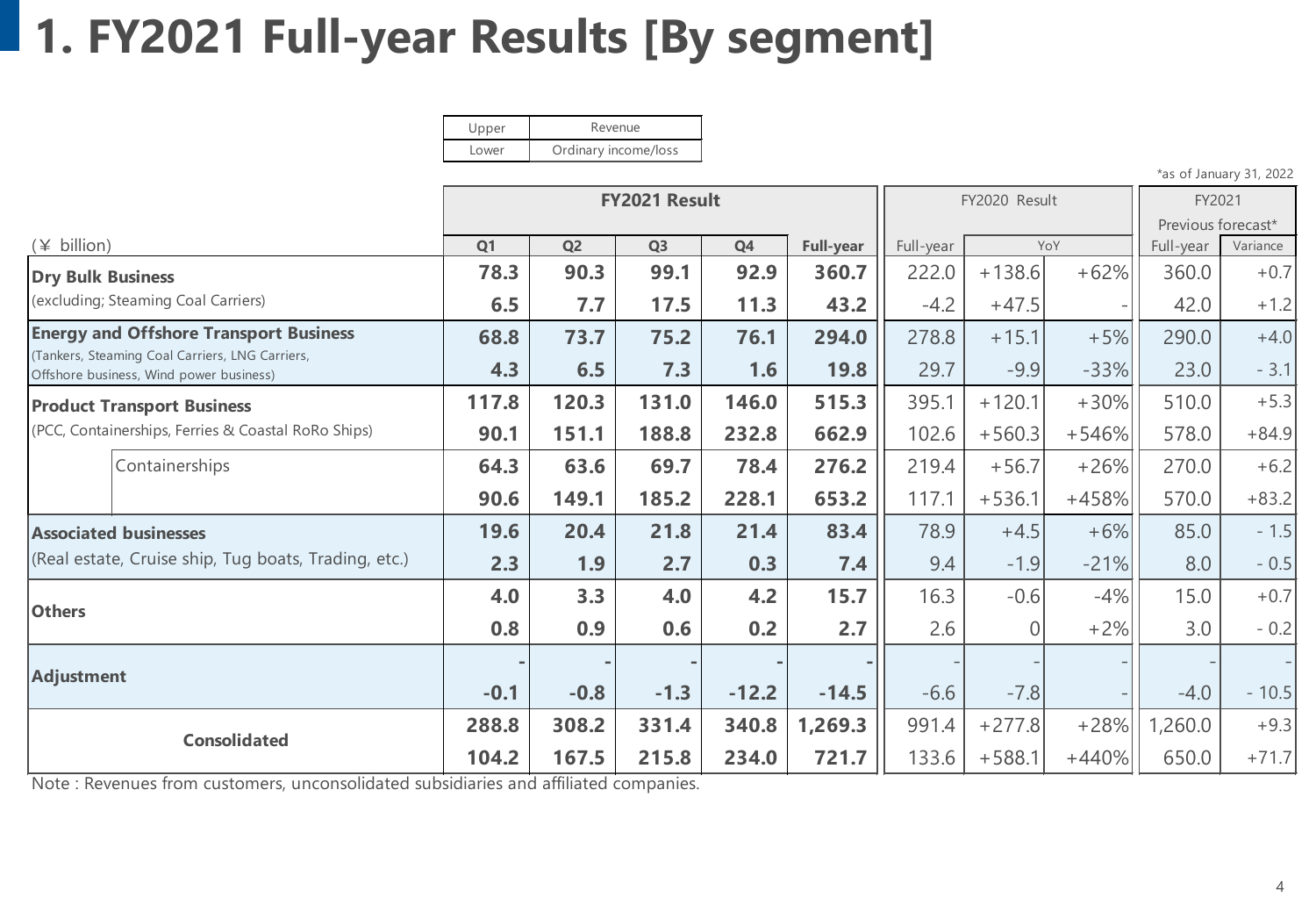## **2. Outline of FY2020 Results (I) [Consolidated]**

#### **[Overall]**

- ◆ Revenue: An increase of ¥277.8 billion from the previous year. Mainly, the favorable dry bulk market and a recovery in cargo volume for the Product Transport Business contributed to the increase.
- ◆ **Ordinary profit / Net income**: Reached record highs with a significant increase of ¥588.1 billion/¥618.7 billion from the previous year. Ordinary profit excluding equity gains of ONE increased by ¥86.0 billion, an increase of ¥72.0 billion from the previous year.
- ◆ Major reasons for the increase in profit: Mainly, a historically booming containership market, a favorable dry bulk market, and a recovery in transport volume by car carriers.

**[By Segment]** [Ordinary profits for FY2021 (year-on-year comparison)]

#### **Dry Bulk Business** [ ¥43.2 billion (+¥47.5 billion)]

- **Eapesize bulkers**: Strong demand for transport and constraints on vessel supply caused by measures to prevent the spread of COVID-19 kept the Capesize market at a high level, mainly in the 1st half, resulting in a substantial increase in profit.
- **MOL Drybulk (Small-and medium-sized bulkers, wood chip carriers)**: Results improved significantly due to a continued favorable market for small-and medium-sized bulkers driven by firm demand for transport of grain and coal, as well as a recovery in demand for wood chip transport.
- **Other (Open-hatch bulkers):** Profit for open-hatch bulkers also improved, mainly due to demand for outbound paper pulp transport, and the positive impact of the brisk inbound bulker market.

#### **Energy and Offshore Business** [ ¥19.8 billion (-¥9.9 billion)]

#### **Tankers**

- **Example 5** > Crude oil tankers: The market remained sluggish as the COVID-19 pandemic and ongoing coordinated production cuts weighed on a recovery in demand for crude oil transport. As a result, profit decreased in a year-on-year comparison, although profit was secured from medium-and longterm contracts, which account for the majority of the business.
- **▶ Other:** LPG tankers and methanol tankers, which operate mainly under medium-and long-term contracts, continued to generate a steady profit. On the other hand, results for product tankers deteriorated due to weak demand for transport, while chemical tankers were negatively impacted by adverse weather in North America, China, etc.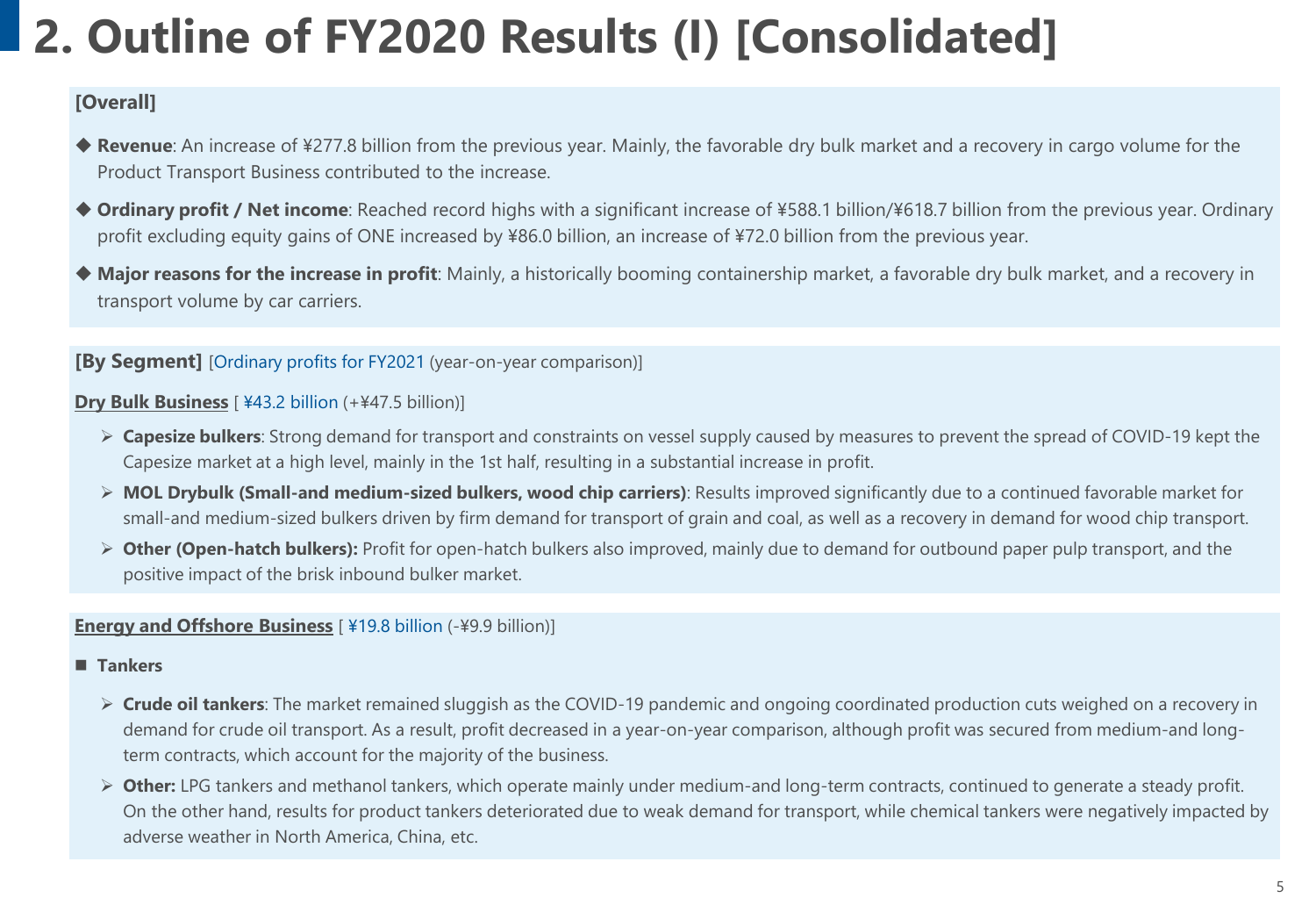## **2. Outline of FY2020 Results (II) [Consolidated]**

#### ■ LNG Carriers and Offshore Businesses

- $\triangleright$  A new LNG carrier and an LNG bunkering vessel were delivered. Along with existing long-term contracts, the LNG carrier business secured stable profits.
- $\triangleright$  In the offshore business, the FPSO and FSRU businesses each had a new vessel delivered. Ongoing projects also have been operating smoothly, contributing to profits, which remained roughly flat from the previous year.

#### **Product Transport Business** [ ¥662.9 billion (+¥560.3 billion)]

- **Containerships** [ ¥653.2 billion (+¥536.1 billion)]
	- **► ONE**: Liftings remained generally flat in comparison with the previous year due to continued disruption of the overall supply chain, although cargo movement remained brisk throughout the year. Profit increased significantly from the previous year due to a buoyant short-term freight rate market associated with a tight demand and supply balance. The Cargo movement remains firm despite seasonal factors, the Russia-Ukraine situation, and COVID-19 lockdown in China, etc., continuing in 4Q. As disruption of supply chains continues all over the world, the short-term freight rate market remains high.
	- **→ Other (besides ONE**): Profit in the terminal and logistics business increased in a year-on-year comparison due to a recovery in cargo volume.
- Car Carriers
	- Profit improved significantly from the previous year when the COVID-19 pandemic led to a substantial decline in the number of units transported. Despite the impact of the semiconductor shortage, etc., a flexible and agile allocation adjustment of operated vessels, in addition to an overall rebound in transport volume and a fleet reduction implemented in the previous year, contributed to the improved results.

#### **Ferries and Coastal RoRo Ships**

> Although cargo volume remained firm, profit deteriorated due to a rise in fuel costs and weak demand for passenger services resulting from the COVID-19 pandemic.

#### **Associated Businesses** [ ¥7.4 billion (-¥1.9 billion)]

▶ The real estate business secured steady profit. Profit and loss from the cruise ship business deteriorated because of long-term service suspensions due to the COVID-19 pandemic.

#### **[Dividend]**

 Planning to pay a year-end dividend of ¥900 per share (¥750 per share at the previous announcement), for a full-year dividend of ¥1,200 per share (¥1,050 per share), including an interim dividend.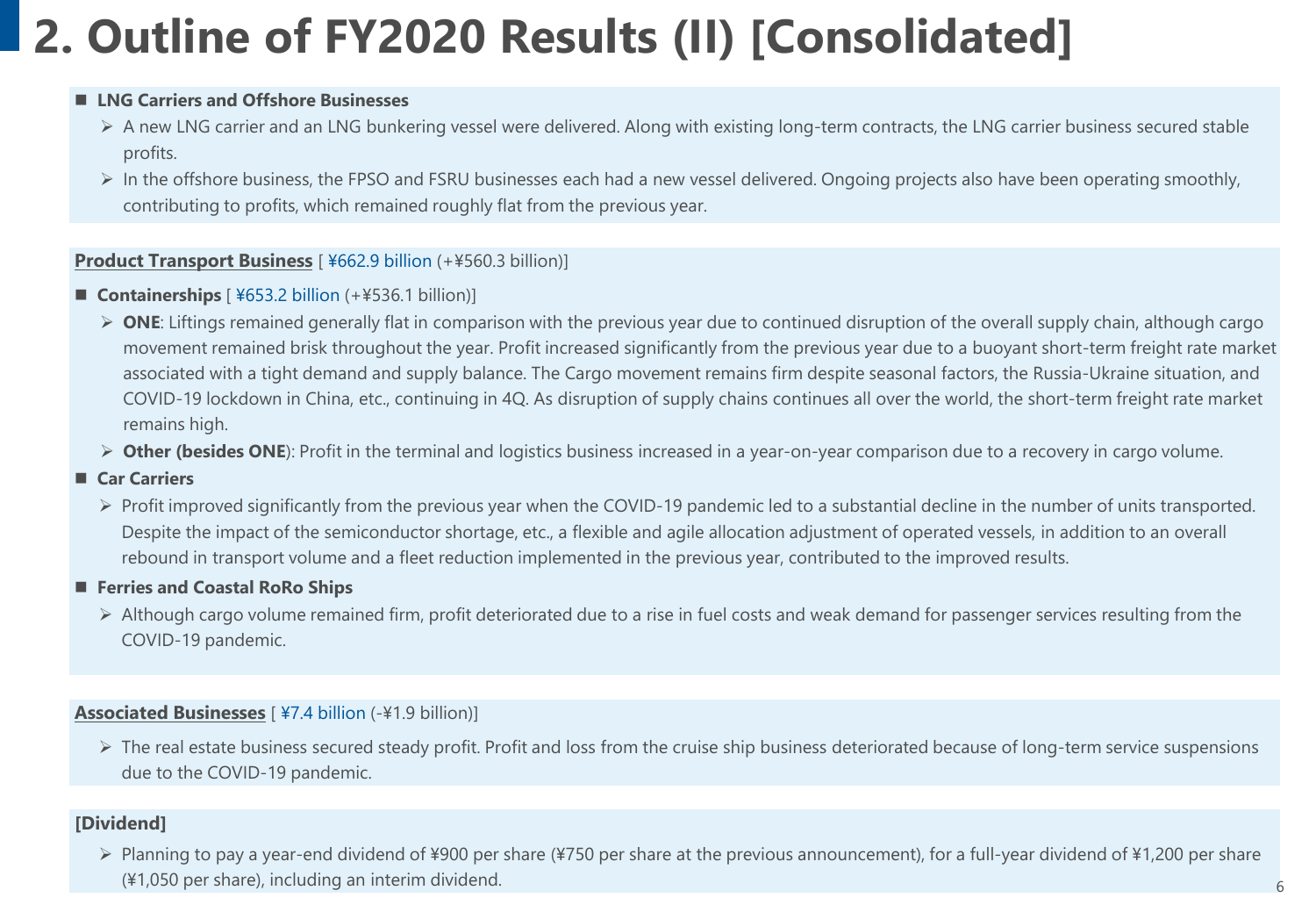## **3. FY2022 Full-year Forecast [Consolidated]**

|                                         | <b>FY2022 Forecast</b> |            |                  |            | FY2021 Result |            | YoY          |          |  |
|-----------------------------------------|------------------------|------------|------------------|------------|---------------|------------|--------------|----------|--|
| $($ ¥ billion)                          | H1                     | H2         | <b>Full-year</b> | H1         | H2            | Full-year  | (Full-year)  | Variance |  |
| <b>Revenue</b>                          | 695.0                  | 658.0      | 1,353.0          | 597.0      | 672.2         | 1,269.3    | $+83.6$      | $+7%$    |  |
| <b>Operating profit/loss</b>            | 30.0                   | 16.0       | 46.0             | 20.3       | 34.6          | 55.0       | $-9.0$       | $-16%$   |  |
| <b>Business profit/loss (*1)</b>        | 340.0                  | 170.0      | 510.0            | 264.0      | 448.3         | 712.3      | $-202.3$     | $-28%$   |  |
| <b>Ordinary profit/loss</b>             | 350.0                  | 175.0      | 525.0            | 271.8      | 449.9         | 721.7      | $-196.7$     | $-27%$   |  |
| <b>Net income/loss</b>                  | 340.0                  | 160.0      | 500.0            | 274.8      | 433.9         | 708.8      | $-208.8$     | $-30%$   |  |
| Average exchange rate (*2)              | ¥120.00/\$             | ¥120.00/\$ | ¥120.00/\$       | ¥109.41/\$ | ¥113.62/\$    | ¥111.52/\$ | $+48.48/$ \$ |          |  |
| Average bunker price(all grades) (*2,3) | $\sim$                 |            | $\sim$           | \$514/MT   | \$653/MT      | \$585/MT   |              |          |  |
| Average bunker price(HSFO) (*2,3)       | \$650/MT               | \$650/MT   | \$650/MT         |            |               |            |              |          |  |
| Average bunker price(VLSFO) (*2,3)      | \$810/MT               | \$810/MT   | \$810/MT         |            |               |            |              |          |  |

(\*1) Operating profit/loss + Equity in earnings of affilliated companies

(\*2) Average for the period

(\*3) Purchase prices

| (cf) Sensitivity against ordinary profit |                     |  |  |  |  |  |  |  |  |
|------------------------------------------|---------------------|--|--|--|--|--|--|--|--|
| FY2022                                   | (Full-year/Max)     |  |  |  |  |  |  |  |  |
| FX Rate:                                 | $±45.3$ bn/\\$1/\\$ |  |  |  |  |  |  |  |  |
| <b>Bunker Price:</b>                     | ±¥ 0.06 bn/\$1/MT   |  |  |  |  |  |  |  |  |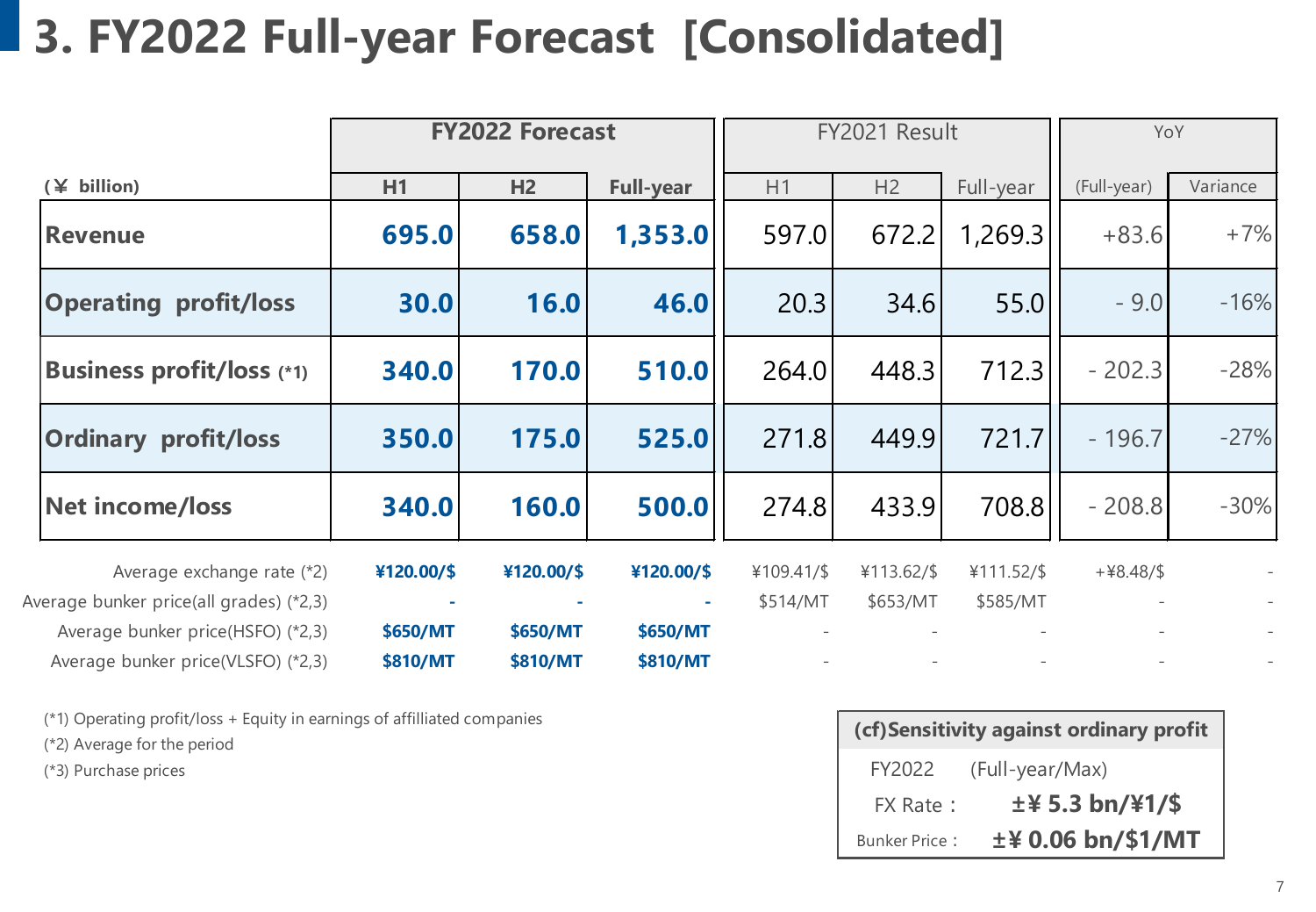## **3. FY2022 Full-year Forecast [By segment]**

|                                                                                            |                                                                | Revenue (*1)<br>Upper |                        |                  |               |                |           |             |          |
|--------------------------------------------------------------------------------------------|----------------------------------------------------------------|-----------------------|------------------------|------------------|---------------|----------------|-----------|-------------|----------|
|                                                                                            |                                                                | Lower                 | Ordinary income/loss   |                  |               |                |           |             |          |
|                                                                                            |                                                                |                       | <b>FY2022 Forecast</b> |                  | FY2021 Result |                |           | YoY         |          |
| $(* billion)$                                                                              |                                                                | H1                    | H <sub>2</sub>         | <b>Full-year</b> | H1            | H <sub>2</sub> | Full-year | (Full-year) | Variance |
| <b>Dry Bulk Business</b>                                                                   |                                                                | 192.0                 | 168.0                  | 360.0            | 168.7         | 192.0          | 360.7     | $-0.7$      | $-0%$    |
| (excluding; Steaming Coal Carriers)                                                        |                                                                | 21.0                  | 9.0                    | 30.0             | 14.3          | 28.9           | 43.2      | $-13.2$     | $-31%$   |
| <b>Energy Business</b>                                                                     |                                                                | 160.0                 | 160.0                  | 320.0            | 142.6         | 151.3          | 294.0     | $+25.9$     | $+9%$    |
| (Tankers, Steaming Coal Carriers, LNG Carriers,<br>Offshore business, Wind power business) |                                                                | 12.0                  | 10.0                   | 22.0             | 10.9          | 8.9            | 19.8      | $+2.1$      | $+11%$   |
| <b>Product Transport Business</b>                                                          |                                                                | 286.0                 | 272.0                  | 558.0            | 238.2         | 277.0          | 515.3     | $+42.6$     | $+8%$    |
| Logistics)                                                                                 | (PCC, Containerships, Ferries & Coastal RoRo Ships, Terminal & | 314.0                 | 154.0                  | 468.0            | 241.3         | 421.6          | 662.9     | $-194.9$    | $-29%$   |
|                                                                                            | Containerships (*2)                                            | 26.0                  | 24.0                   | 50.0             | 28.8          | 27.8           | 56.6      | $-6.6$      | $-82%$   |
|                                                                                            |                                                                | 300.0                 | 140.0                  | 440.0            | 233.5         | 400.4          | 634.0     | $-194.0$    | $-33%$   |
| <b>Real estate business</b>                                                                |                                                                | 20.0                  | 20.0                   | 40.0             | 19.3          | 19.5           | 38.9      | $+1.0$      | $+3%$    |
|                                                                                            |                                                                | 5.0                   | 4.0                    | 9.0              | 6.0           | 3.7            | 9.7       | $-0.7$      | $-8%$    |
| <b>Associated businesses</b>                                                               |                                                                | 27.0                  | 27.0                   | 54.0             | 20.7          | 23.8           | 44.5      | $+9.4$      | $+21%$   |
| (Cruise ship, Tug boats, Trading, etc.)                                                    |                                                                | $-0.5$                | $-0.5$                 | $-1.0$           | $-1.6$        | $-0.6$         | $-2.3$    | $+1.3$      | $-57%$   |
| <b>Others</b>                                                                              |                                                                | 10.0                  | 11.0                   | 21.0             | 7.3           | 8.3            | 15.7      | $+5.2$      | 34%      |
|                                                                                            |                                                                | 0.5                   | 0.0                    | 0.5              | 1.8           | 0.8            | 2.7       | $-2.2$      | $-82%$   |
| <b>Adjustment</b>                                                                          |                                                                |                       |                        |                  |               |                |           |             |          |
|                                                                                            |                                                                | $-2.0$                | $-1.5$                 | $-3.5$           | $-0.9$        | $-13.5$        | $-14.5$   | $+11.0$     |          |
| <b>Consolidated</b>                                                                        |                                                                | 695.0                 | 658.0                  | 1,353.0          | 597.0         | 672.2          | 1,269.3   | $+83.6$     | $+7%$    |
|                                                                                            |                                                                | 350.0                 | 175.0                  | 525.0            | 271.8         | 449.9          | 721.7     | $-196.7$    | $-27%$   |

(\*1) Revenues from customers, unconsolidated subsidiaries and affiliated companies.

(\*2) Since fiscal 2022, profits and losses from the Terminal & Logistics Business have been excluded from "Containerships."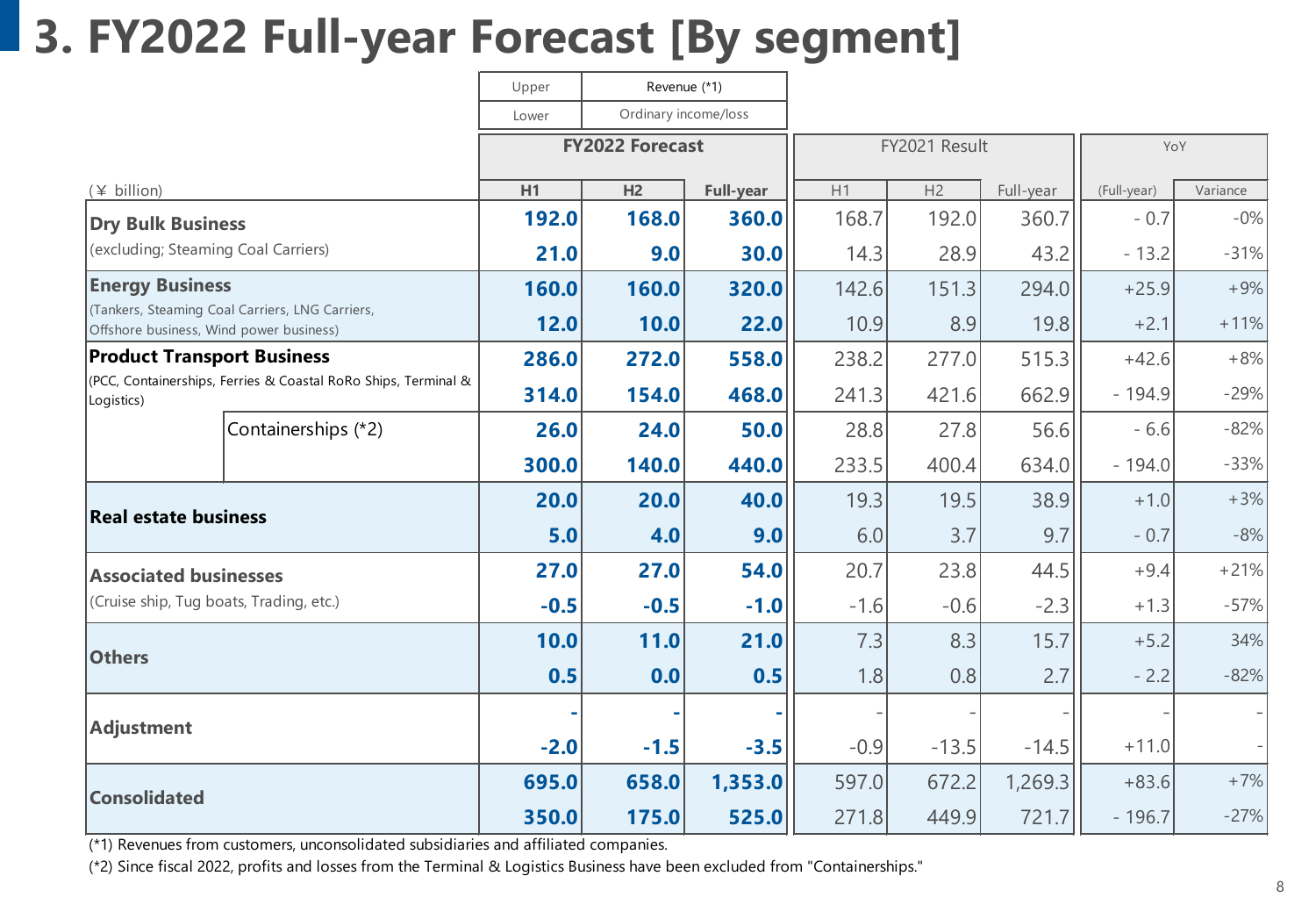## **4. Key Points of FY2021 Forecast (I) [Consolidated]**

#### **[Overall]**

- ◆ Business Profit / Net Income: Anticipating a downturn in the global economy leading to weak cargo movement associated with globally accelerating inflation and materializing geopolitical risks, while logistics disruption is gradually normalized. Expecting a decrease in profit following the previous year's record high.
- **Assumption of foreign exchange / Bunker price:** Exchange rate: ¥120/\$, bunker price (VLFSO): \$810/MT

**[By Segment]** [FY2022 forecast for ordinary profit (increase/decrease from the previous year)]

#### **Dry Bulk Business** [ ¥30.0 billion (-¥13.2 billion)]

- **Extra)** Iron Ore and Coal Carrier Division (Capesize): Anticipating a weak market after 2nd half based on seasonal factors, despite demand remaining firm for iron ore and coking coal.
- **MOL Drybulk (Small-and medium-sized bulkers, wood chip carriers):** Anticipating a weak market after the 2nd half, as is the case with Capsize bulkers, even though strong cargo movement of grain, etc. is expected for small- and medium-sized bulkers. The trend toward higher demand for woodchip carriers will continue.
- **Other (Open hatch bulkers):** Anticipating an improvement in profit due to rising demand for outbound pulp transport and a stronger market for inbound general bulk cargo transport.
- ⇒ Profit is expected to decrease from the previous year, when markets were booming, despite anticipation of steady cargo movement and markets in addition to stable profits from medium- and long-term contracts.

#### **Energy Business** [ ¥22.0 billion (+¥2.2billion)]

- **Tankers / Offshore Business**
	- **Fankers**: The profit for crude oil tankers and product tankers is expected to be generally the same level as the previous year, due to an anticipated recovery of cargo movements and markets because OPEC's coordinated production cuts are expected to end. Profits for methanol carriers and chemical tankers will be generally the same level as the previous year.
	- **Offshore business**: Anticipating an increase in profit due to the launch of a new project in the FPSO business.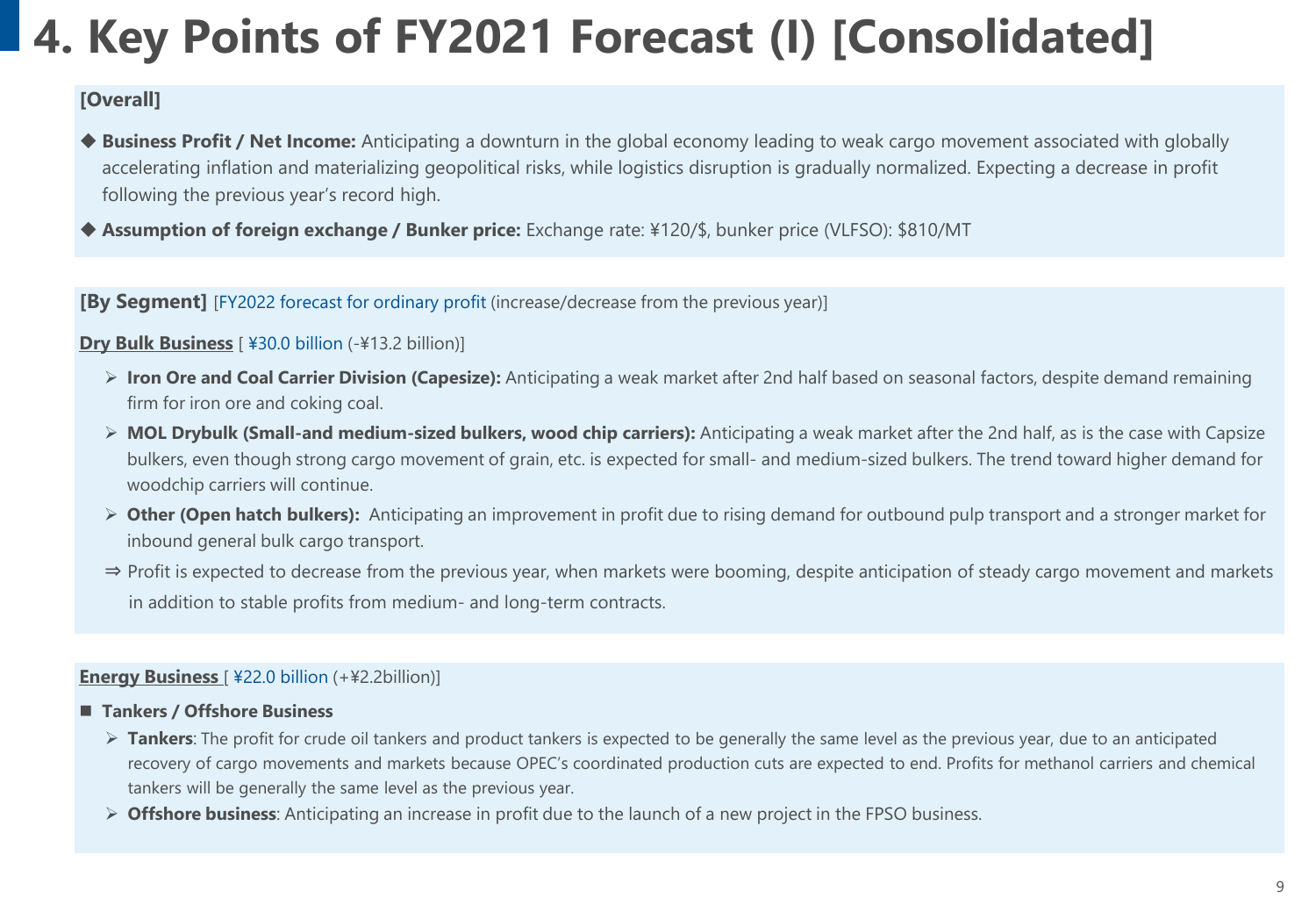## **4. Key Points of FY2021 Forecast (II) [Consolidated]**

#### **Liquefied Gas Business**

- **LNG carriers / LPG carriers:** Anticipating a temporary decrease in profit for LNG carriers due to a changeover period from termination of long-term contracts to the launch of new contracts.
- **Other**: Anticipating an improvement of profit from the previous year due to the start of a new project in the FSRU business.

#### **Product Transport Business** [ ¥468.0 billion (-¥194.9 billion)]

- **Containerships** [ ¥440.0 billion (-¥194.0 billion)]
	- **► ONE**: Cargo movement and freight markets, which are currently strong, are both expected to weaken after the 2nd half associated with the deceleration of the world economy and easing of supply chain disruptions to a certain extent.
- Port / Logistics

Anticipating a decrease in profit on the assumption of a decline in cargo volume, as is the case with the containership cargo trade.

**Ferries and Coastal RoRo Ships**

Anticipating a return to profitability on the assumption that passenger demand will recover as the COVID-19 situation gradually eases.

#### **Real Estate Businesses** [ ¥9.0 billion (-¥0.7 billion)]

 Anticipating steady profit on the back of an increase in overseas real estate occupancy rate, despite a decrease in income associated with the renovation of owned properties in Japan.

#### **Associated Businesses** [ ¥-1.0 billion (+¥1.3billion)]

Anticipating an increase in profits for the cruise ship and travel businesses as the COVID-19 situation gradually eases.

#### **[Dividend]**

 Planning to pay an interim dividend of ¥200 per share and a year-end dividend of ¥150 per share, for a full-year dividend of ¥350 per share (The dividend payout ratio is around 25%.)

(Note) Dividend payments reflect the stock split effective April 1, 2022.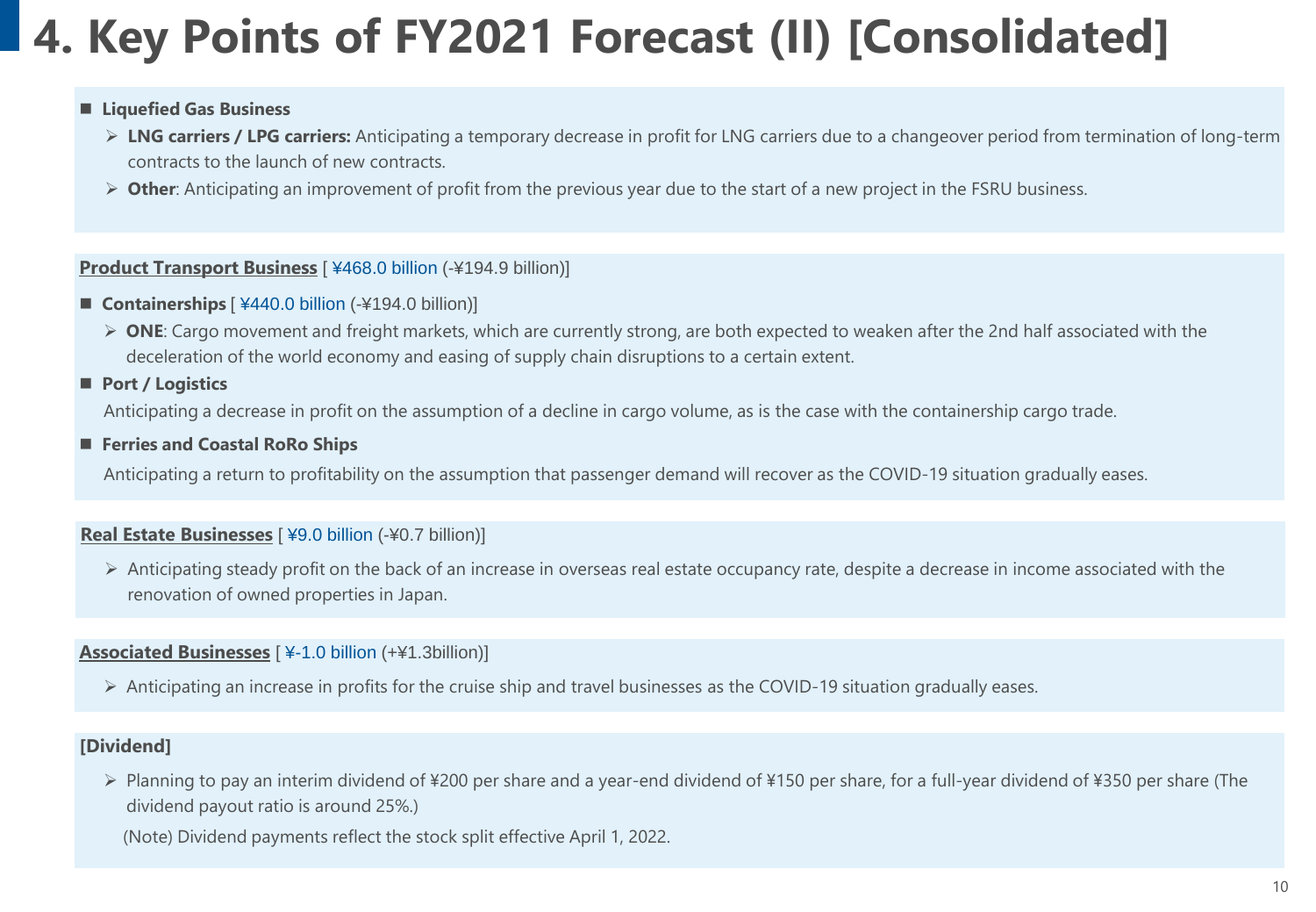### **5. (Reference) Actions to Achieve Further Competitiveness**

| Date   | <b>Actions</b>                                                                                                                                                                                                                           | <b>Press</b><br>Release  |
|--------|------------------------------------------------------------------------------------------------------------------------------------------------------------------------------------------------------------------------------------------|--------------------------|
|        | 1/Apr MOL Revises Corporate Mission, Group Vision, and Group Values (MOL CHART"S")                                                                                                                                                       | <b>URL</b>               |
|        | 30/Apr MOL Announced its Management Plan "Rolling Plan 2021"                                                                                                                                                                             | <b>URL</b>               |
|        | 18/Jun - Aiming at Net Zero GHG Emissions by 2050 - Introducing 'MOL Group Environmental Vision 2.1'                                                                                                                                     | <b>URL</b>               |
|        | MOL Establishes Authorized Public Trust 'MOL Mauritius International Fund for Natural<br>1/Dec Environment Recovery and Sustainability' in Japan<br>- Aims to Promote Recovery and Sustainability of Environment and Local Communities - | <b>URL</b>               |
|        | 19/Jan Announcement of Successful TOB on DAIBIRU and Utoc                                                                                                                                                                                | <b>URL</b><br><b>URL</b> |
| 24/Jan | MOL to Support 'Stakeholder Capitalism Metrics'- World Economic Forum Guidelines for<br>Corporate Non-financial Information Disclosure/Report -                                                                                          | URL                      |
|        | 25/Jan World's First Successful Sea Trial of Autonomous Sailing on a Commercial Container Ship Voyage                                                                                                                                    | URL                      |
|        | 2/Feb Methanex and Mitsui O.S.K. Lines Announce Closing of Strategic Partnership                                                                                                                                                         | <b>URL</b>               |
|        | 17/Feb MOL and MOL Ferry to Build 2 Cutting-edge LNG-powered Ferries                                                                                                                                                                     | <b>URL</b>               |
|        | 4/Mar Investment Participation in Offshore Wind Power business in Taiwan                                                                                                                                                                 | <b>URL</b>               |
|        | 18/Mar MOL to Participate in 'J Blue Credit' Carbon Offset for Supporting Restoration and Conservation<br>of Seagrass Meadow                                                                                                             | <b>URL</b>               |
|        | 22/Mar MOL Selected for 'Nadeshiko Brand' as a Company Encouraging Women's Success in Workplace<br>for 2 Consecutive Years                                                                                                               | URL                      |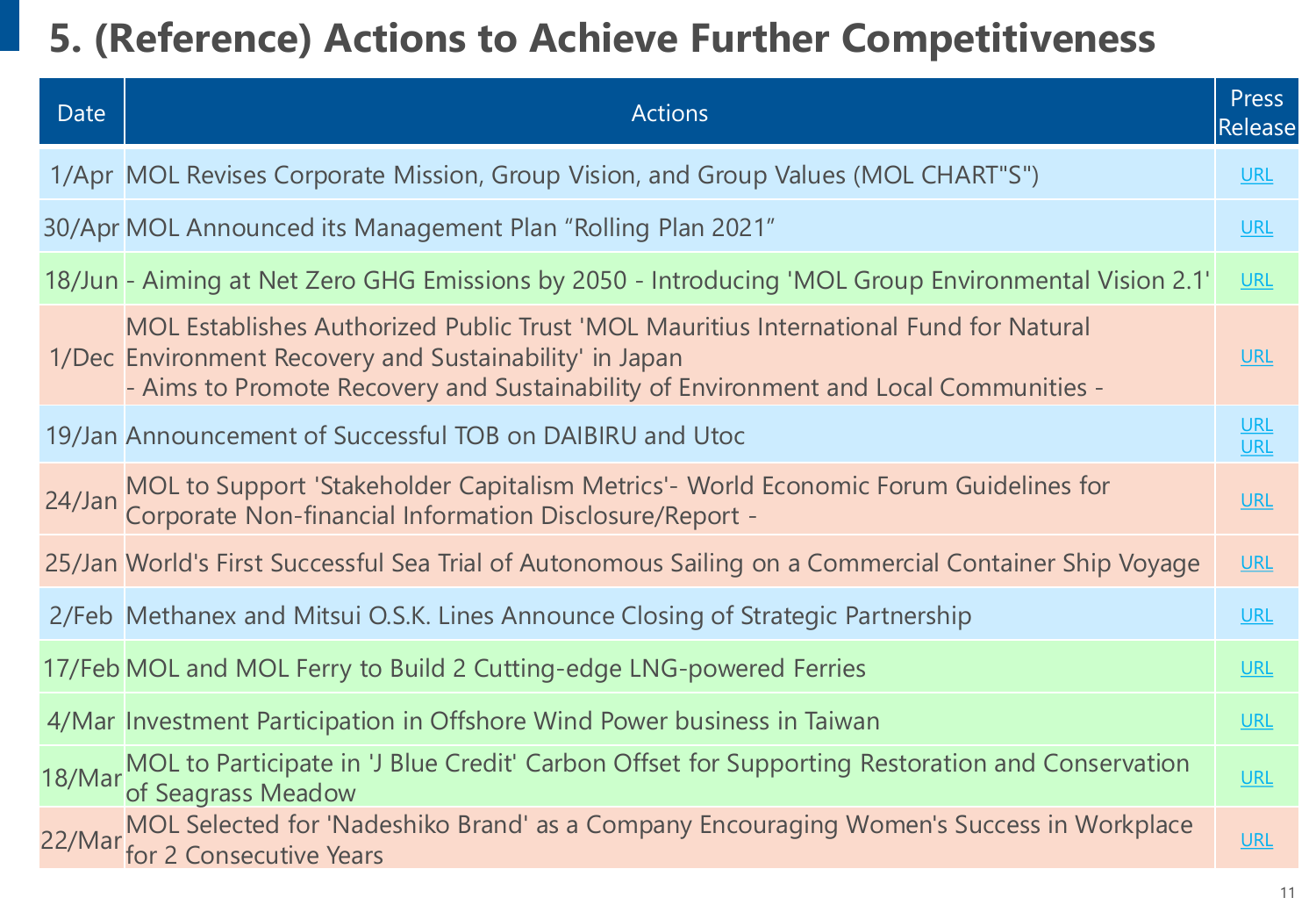### **Dry Bulker Market (Spot Charter Rate)** [Supplement #1]

 $(1154/day)$ 

### **1. FY2021 (Result)**

| 1. FYZ021 (Result)             |         |               |        |                       |         |           | (US\$/day) |  |  |
|--------------------------------|---------|---------------|--------|-----------------------|---------|-----------|------------|--|--|
| <b>Size</b>                    | FY2021  |               |        |                       |         |           |            |  |  |
|                                |         | 1st Half      |        |                       |         | Full-year |            |  |  |
| Market for vessels operated by |         | Apr-Sep, 2021 |        | Oct, 2021 - Mar, 2022 | Average |           |            |  |  |
| MOL and MOL Drybulk            | Apr-Jun | Jul-Sep       |        | Oct-Dec               | Jan-Mar |           |            |  |  |
| Capesize                       | 31,100  | 42,400        | 36,800 | 42,600                | 14,700  | 28,700    | 32,700     |  |  |
| Panamax                        | 24,700  | 32,300        | 28,500 | 29,300                | 23,200  | 26,300    | 27,400     |  |  |
| Handymax                       | 25,500  | 34,300        | 29,900 | 30,500                | 25,200  | 27,900    | 28,900     |  |  |
| Handysize                      | 20,500  | 32,200        | 26,400 | 31,400                | 24,100  | 27,800    | 27,100     |  |  |
| Market for vessels operated by |         | Jan-Jun, 2021 |        |                       | Average |           |            |  |  |
| overseas subsidiaries of MOL   | Jan-Mar | Apr-Jun       |        | Jul-Sep               | Oct-Dec |           |            |  |  |
| Capesize                       | 17,100  | 31,100        | 24,100 | 42,400                | 42,600  | 42,500    | 33,300     |  |  |

### **2. FY2022 (Result/Forecast)**

|                                | (UUP) uu y<br>FY2022 |               |        |                       |               |        |        |  |  |  |
|--------------------------------|----------------------|---------------|--------|-----------------------|---------------|--------|--------|--|--|--|
| <b>Size</b>                    |                      | 1st Half      |        |                       | Full-year     |        |        |  |  |  |
| Market for vessels operated by | Apr-Sep, 2022        |               |        | Oct, 2022 - Mar, 2023 | Average       |        |        |  |  |  |
| MOL and MOL Drybulk            | Apr-Jun              | Jul-Sep       |        | Oct-Dec               | Jan-Mar       |        |        |  |  |  |
| Capesize                       | 24,000               | 29,000        | 26,500 | 19,500                | 10,000        | 14,800 | 20,600 |  |  |  |
| Panamax                        | 23,000               | 23,000        | 23,000 | 16,000                | 9,000         | 12,500 | 17,800 |  |  |  |
| Handymax                       | 21,000               | 21,000        | 21,000 | 15,000                | 9,000         | 12,000 | 16,500 |  |  |  |
| Handysize                      | 20,000               | 20,000        | 20,000 | 13,500                | 7,000         | 10,300 | 15,100 |  |  |  |
| Market for vessels operated by |                      | Jan-Jun, 2022 |        |                       | Jul-Dec, 2022 |        |        |  |  |  |
| overseas subsidiaries of MOL   | Jan-Mar              | Apr-Jun       |        | Jul-Sep               | Oct-Dec       |        |        |  |  |  |
| Capesize                       | 14,700               | 24,000        | 19,400 | 29,000                | 19,500        | 24,300 | 21,800 |  |  |  |

Notes:

1) The general market results are shown in black.

2) The forecasts are shown in blue. These are referential charter rates for estimating P/L of free vessels that operates on spot contracts (contract period of less than two years). In case rates have already been agreed, however, such agreed rates are reflected on P/L estimation of the relevant voyages.

3) Market for vessels operated by our overseas subsidiaries is shown on Calendar year basis (Jan-Dec), because their fiscal year ends in Dec. and thus their P/L are consolidated three months

4) The following Baltic Exchange Index is used for each vessel type. (Index listed for this material has been changed on FY2021 3Q for Panamax, Handymax, Handysize)

Capesize = 5TC Average, Panamax = 5TC Average, Handymax = 10TC Average, Handysize = 7TC Average.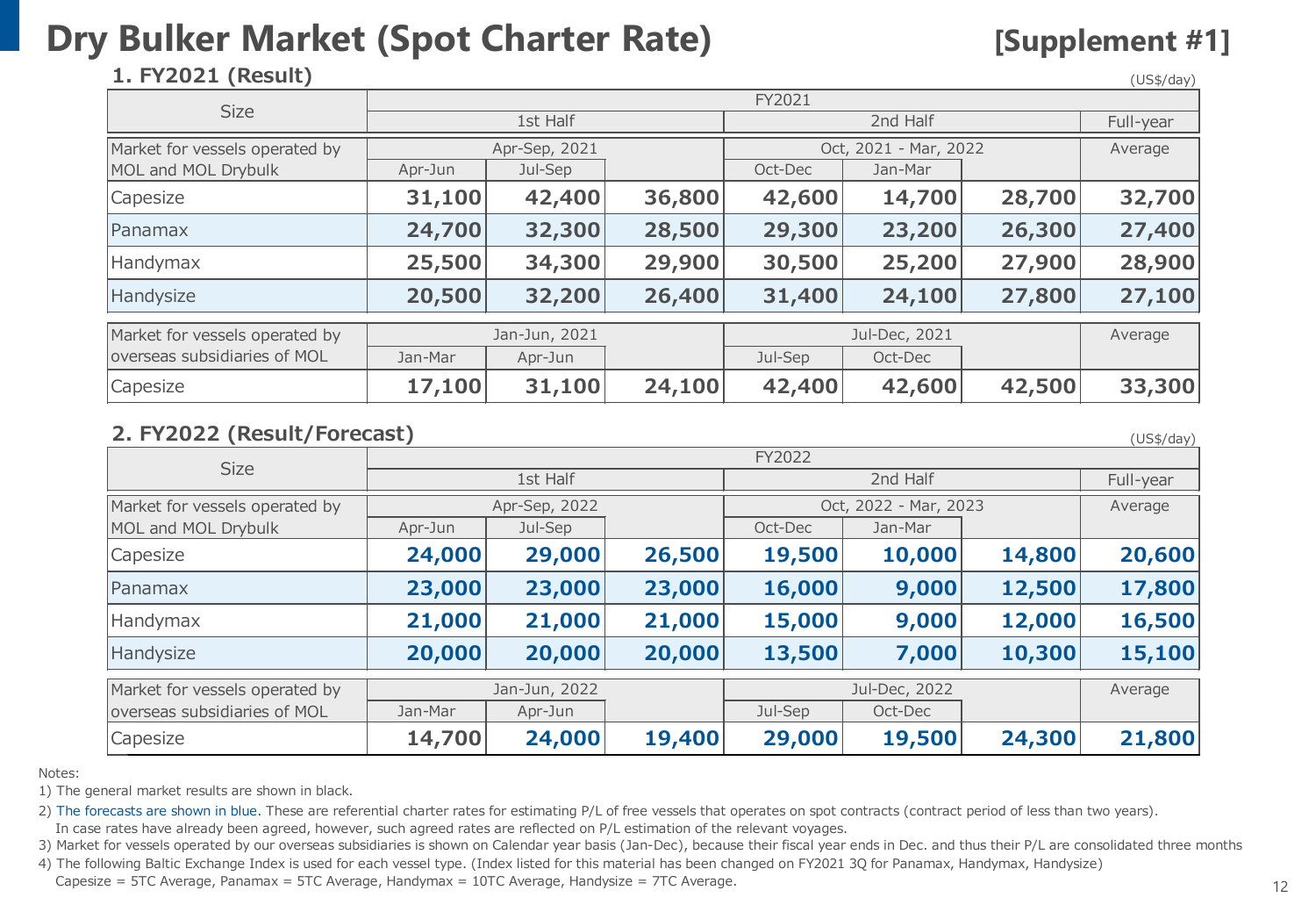### **Tanker Market (Spot Earning) [Supplement #2]**

(US\$/day)

 $(1154/day)$ 

### **1.FY2021 (Result)**

| <b>Vessel Type</b>                 | Trade                   |               | FY2021        |                      |         |          |          |           |  |  |  |  |
|------------------------------------|-------------------------|---------------|---------------|----------------------|---------|----------|----------|-----------|--|--|--|--|
|                                    |                         |               | 1st Half      |                      |         | 2nd Half |          | Full-year |  |  |  |  |
| Market for vessels operated by MOL |                         | Apr-Sep, 2021 |               | Oct, 2021- Mar, 2022 | Average |          |          |           |  |  |  |  |
| and its overseas subsidiaries      |                         | Apr-Jun       | Jul-Sep       |                      | Oct-Dec | Jan-Mar  |          |           |  |  |  |  |
| Crude Oil Tanker                   | Arabian Gulf - Far East | $-1,400$      | $-4,100$      | $-2,800$             | 1,800   | $-7,300$ | $-2,800$ | $-2,800$  |  |  |  |  |
| Product Tanker (MR)                | Main 5 Trades           | 5,900         | 5,700         | 5,800                | 3,500   | 9,800    | 6,600    | 6,200     |  |  |  |  |
| Market for vessels operated by     |                         |               | Jan-Jun, 2021 |                      |         | Average  |          |           |  |  |  |  |
| <i>loverseas</i>                   |                         | Jan-Mar       | Apr-Jun       |                      | Jul-Sep | Oct-Dec  |          |           |  |  |  |  |
| LPG Tanker (VLGC)                  | Arabian Gulf - Japan    | 43,400        | 35,500        | 39,500               | 22,800  | 39,700   | 31,300   | 35,400    |  |  |  |  |

(Source)Product Tanker and LPG Tanker: Clarkson Research Services Limited

### **2.FY2022 (Result/Forecast)**

|                                    |                         |               |               |       |                      |               |        | $\sqrt{2}$ |
|------------------------------------|-------------------------|---------------|---------------|-------|----------------------|---------------|--------|------------|
| <b>Vessel Type</b>                 | Trade                   |               |               |       | FY2022               |               |        |            |
|                                    |                         |               | 1st Half      |       |                      | 2nd Half      |        | Full-year  |
| Market for vessels operated by MOL |                         | Apr-Sep, 2022 |               |       | Oct, 2022- Mar, 2023 | Average       |        |            |
|                                    |                         |               |               |       |                      |               |        |            |
| and its overseas subsidiaries      |                         | Apr-Jun       | Jul-Sep       |       | Oct-Dec              | Jan-Mar       |        |            |
| Crude Oil Tanker                   | Arabian Gulf - Far East |               |               | 9,000 |                      |               | 22,500 | 15,750     |
|                                    |                         |               |               |       |                      |               |        |            |
| Product Tanker (MR)                | Main 5 Trades           |               |               |       |                      |               |        |            |
|                                    |                         |               |               |       |                      | Jul-Dec, 2022 |        |            |
| Market for vessels operated by     |                         |               | Jan-Jun, 2022 |       |                      | Average       |        |            |
| <b>loverseas</b>                   |                         | Jan-Mar       | Apr-Jun       |       | Jul-Sep              | Oct-Dec       |        |            |
| LPG Tanker (VLGC)                  | Arabian Gulf - Japan    | 30,000        |               |       |                      |               |        |            |

(Source)Product Tanker and LPG Tanker: Clarkson Research Services Limited

Note 1: The general market results are shown in black.

Note 2: The forecasts are shown in blue. These are referential rate for estimating P/L of free vessels that operates on spot contracts (contract period of less than two years). In case rates have already been agreed, however, such agreed rates are reflected on P/L estimation of the relevant voyages.

Note 3: VLCC Market is for Arabian Gulf - China trade.

Note 4: Product Tanker market is simple average of main 5 trades: Europe - US, US - Europe, Singapore - Australia, South Korea - Singapore, and India - Japan.

Note 5: LPG Tankers are operated by our overseas subsidiaries and the market is shown on Calendar year basis (Jan-Dec), because their fiscal year ends in Dec. and thus their P/L are consolidated three months later.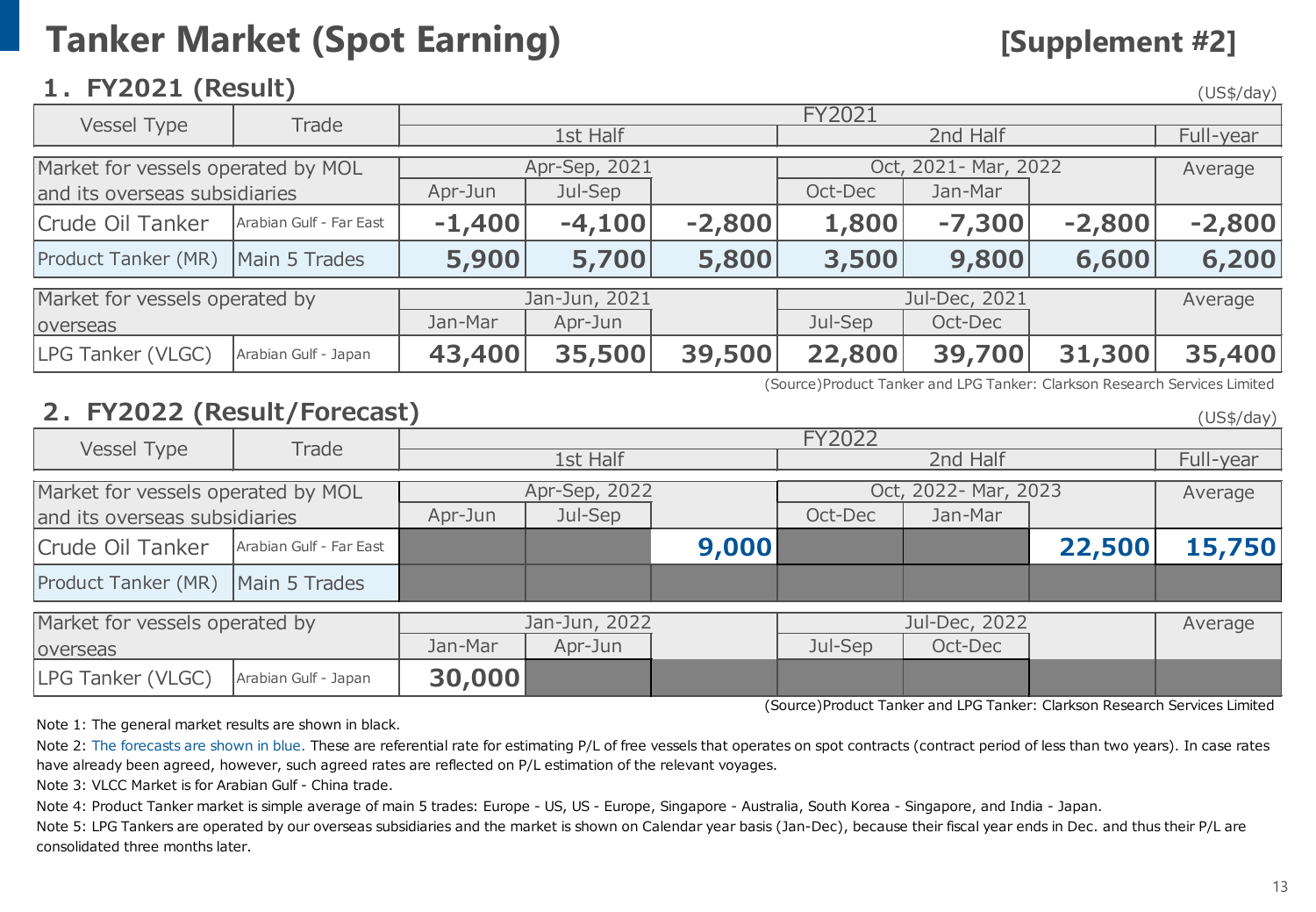### **Containerized Freight Index (CCFI\*) [Supplement #3]**

### **1. FY2020 (Result)** (Jan 1, 1998=1,000)

|                 | <b>FY2020</b> |               |       |                       |           |       |       |  |
|-----------------|---------------|---------------|-------|-----------------------|-----------|-------|-------|--|
| Trade           |               | 1st Half      |       |                       | Full-year |       |       |  |
|                 |               | Apr-Sep, 2020 |       | Oct, 2020 - Mar, 2021 | Average   |       |       |  |
|                 | Apr-Jun       | Jul-Sep       |       | Oct-Dec               | Jan-Mar   |       |       |  |
| U.S. West Coast | 741           | 937           | 839   | 1,150                 | 1,333     | 1,241 | 1,040 |  |
| U.S. East Coast | 930           | 1,034         | 982   | 1,275                 | 1,493     | 1,384 | 1,183 |  |
| Europe          | 1,007         | 1,056         | 1,032 | 1,471                 | 3,106     | 2,289 | 1,660 |  |
| South America   | 524           | 549           | 536   | 1,190                 | 1,857     | 1,524 | 1,030 |  |

### **2. FY2021 (Result)** (Jan 1, 1998=1,000)

|                 | FY2021        |         |       |                       |           |       |       |  |
|-----------------|---------------|---------|-------|-----------------------|-----------|-------|-------|--|
| Trade           | 1st Half      |         |       |                       | Full-year |       |       |  |
|                 | Apr-Sep, 2021 |         |       | Oct, 2021 - Mar, 2022 | Average   |       |       |  |
|                 | Apr-Jun       | Jul-Sep |       | Oct-Dec               | Jan-Mar   |       |       |  |
| U.S. West Coast | 1,484         | 2,051   | 1,768 | 2,311                 | 2,596     | 2,454 | 2,111 |  |
| U.S. East Coast | 1,757         | 2,318   | 2,038 | 2,527                 | 2,682     | 2,604 | 2,321 |  |
| Europe          | 3,500         | 5,092   | 4,296 | 5,284                 | 5,526     | 5,405 | 4,851 |  |
| South America   | 1,846         | 2,477   | 2,161 | 2,924                 | 2,637     | 2,780 | 2,471 |  |

**\*China Containarized Freight Index**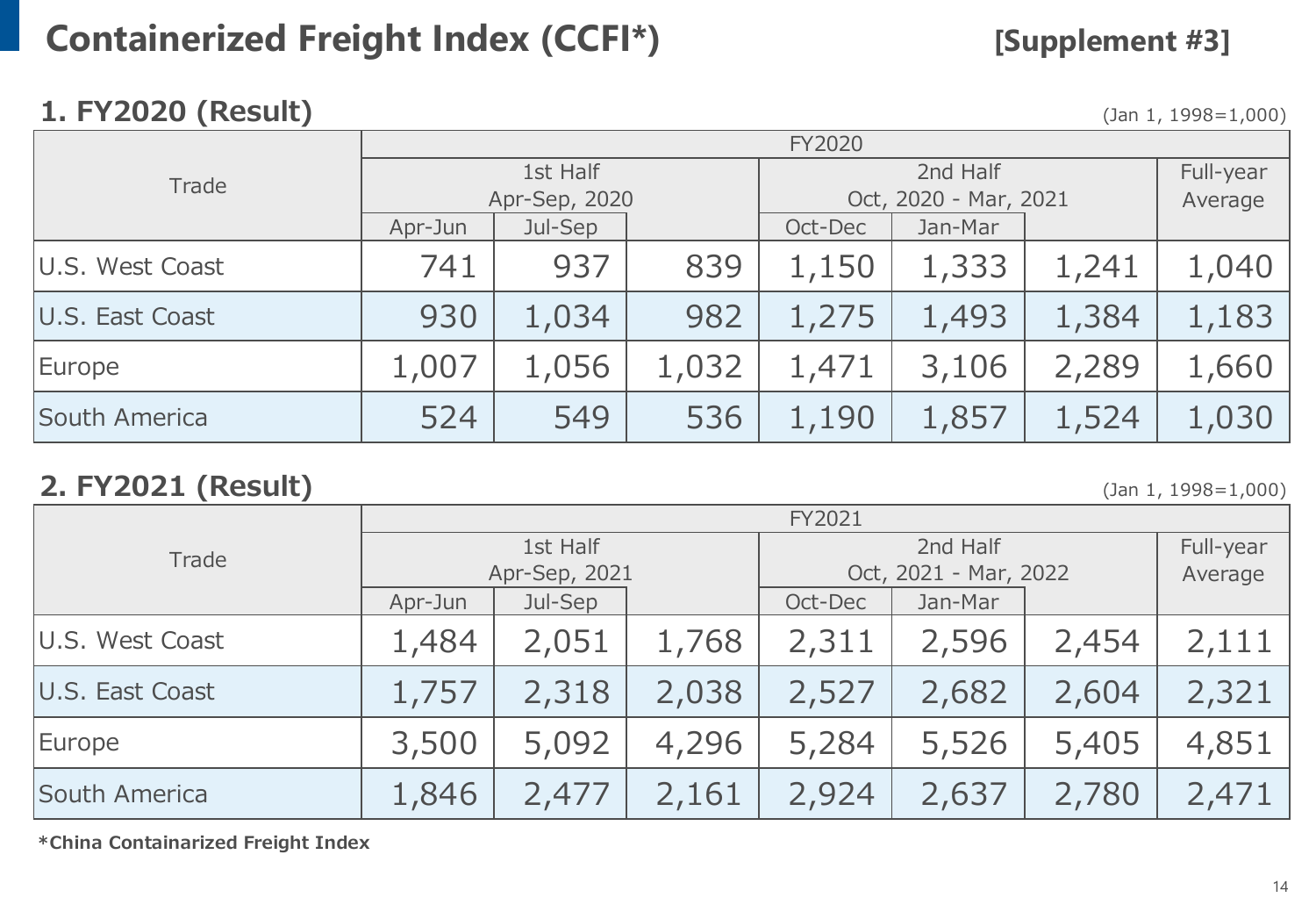### **1. FY2021 (Result)** (1,000 units)

| (Percentage of voyage completion basis |          |  |  |  |     |          |       |  |
|----------------------------------------|----------|--|--|--|-----|----------|-------|--|
| /including voyage charter)             | 1st Half |  |  |  |     | 2nd Half | Total |  |
|                                        |          |  |  |  | О4  |          |       |  |
| Total (Includes Intra-European trade)  |          |  |  |  | 799 |          |       |  |

### **2. FY2022 (Forecast)** (1,000 units)

|                                                                      | FY2022   |          |       |  |  |  |
|----------------------------------------------------------------------|----------|----------|-------|--|--|--|
| (Percentage of voyage completion basis<br>/including voyage charter) | 1st Half | 2nd Half | Total |  |  |  |
| Total (Includes Intra-European trade)                                | .,530    | . 547    |       |  |  |  |
|                                                                      |          |          |       |  |  |  |

\*The forecasts are shown in blue.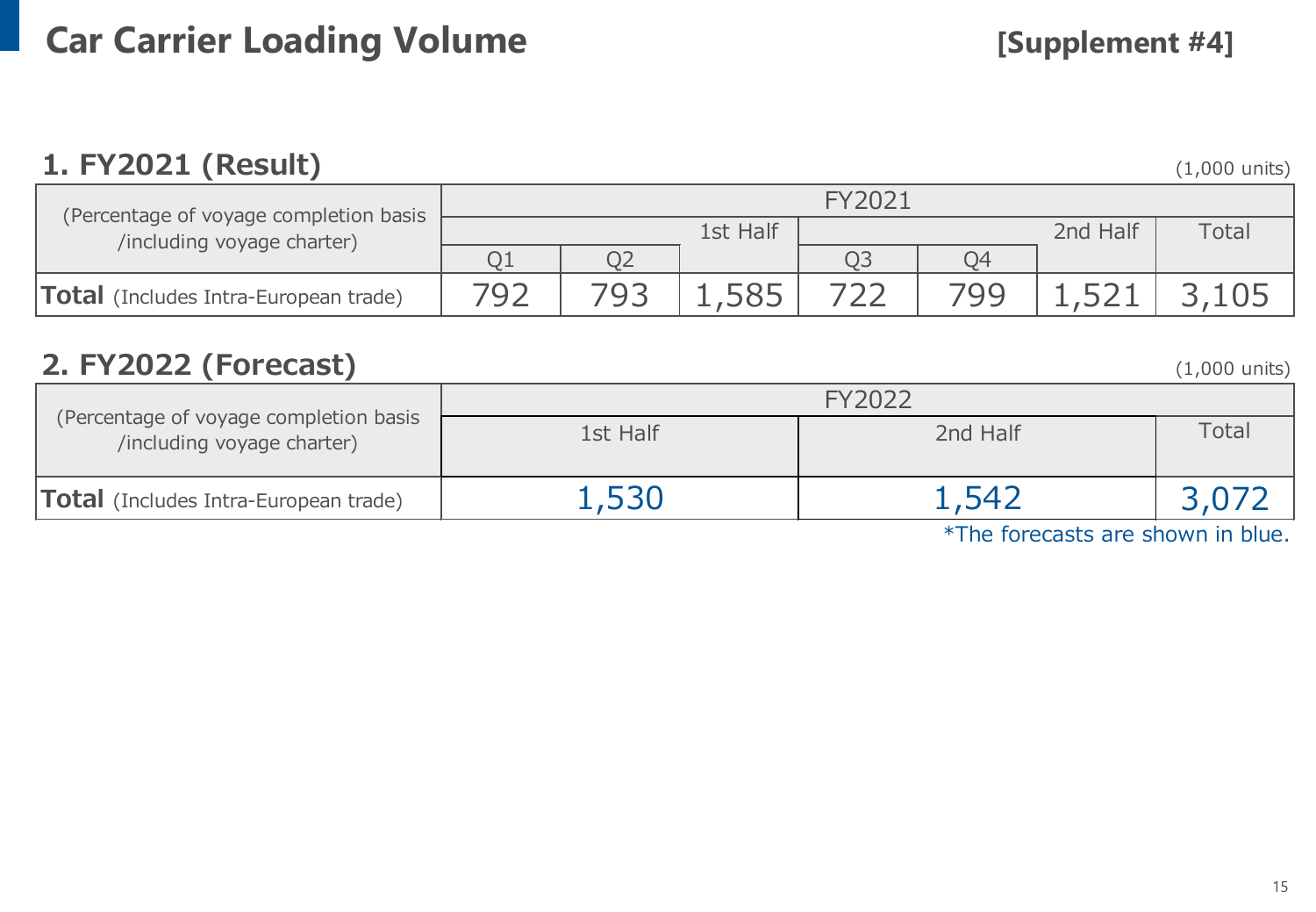### **Cash Flows [Supplement #5]**



Note1: Free Cash Flows (FCFs) = CFs from Operating Activities – CFs from Investing Activities Note2: CFs from Investing Activities are "net" figures. (Gross Investments – Sales of Assets, etc)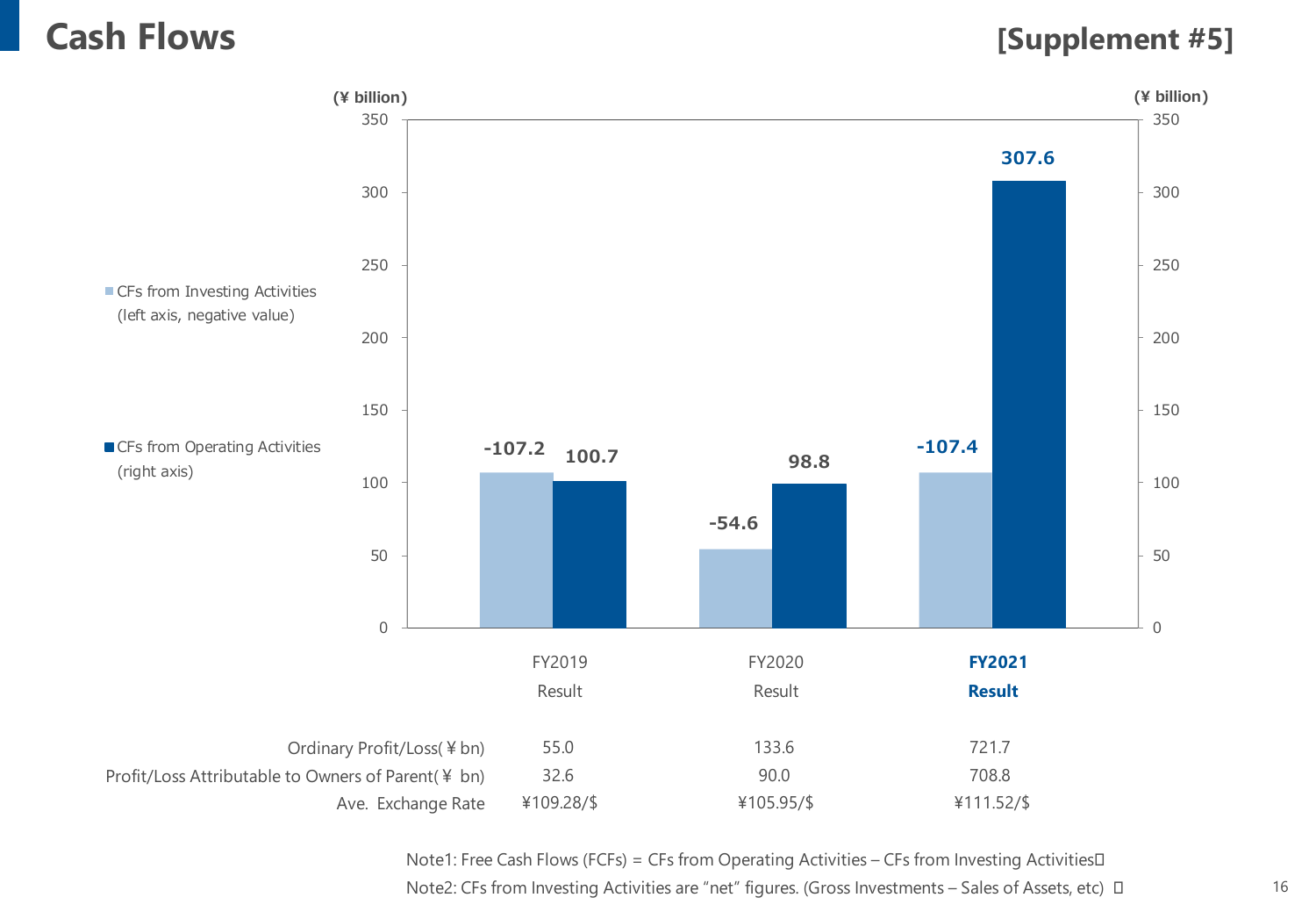### **Financial Plan [Supplement #6]**



(\*1) Interest-bearing debt – Cash & cash equivalents

(\*2) Interest-bearing debt / Shareholders' equity

(\*3) Net interest-bearing debt / Shareholders' equity (\*4) Shareholders' equity / Total assets 17

 $\mathcal{L}_{\mathcal{A}}$ 

 $\sim$ 

 $\mathcal{L}_{\mathcal{A}}$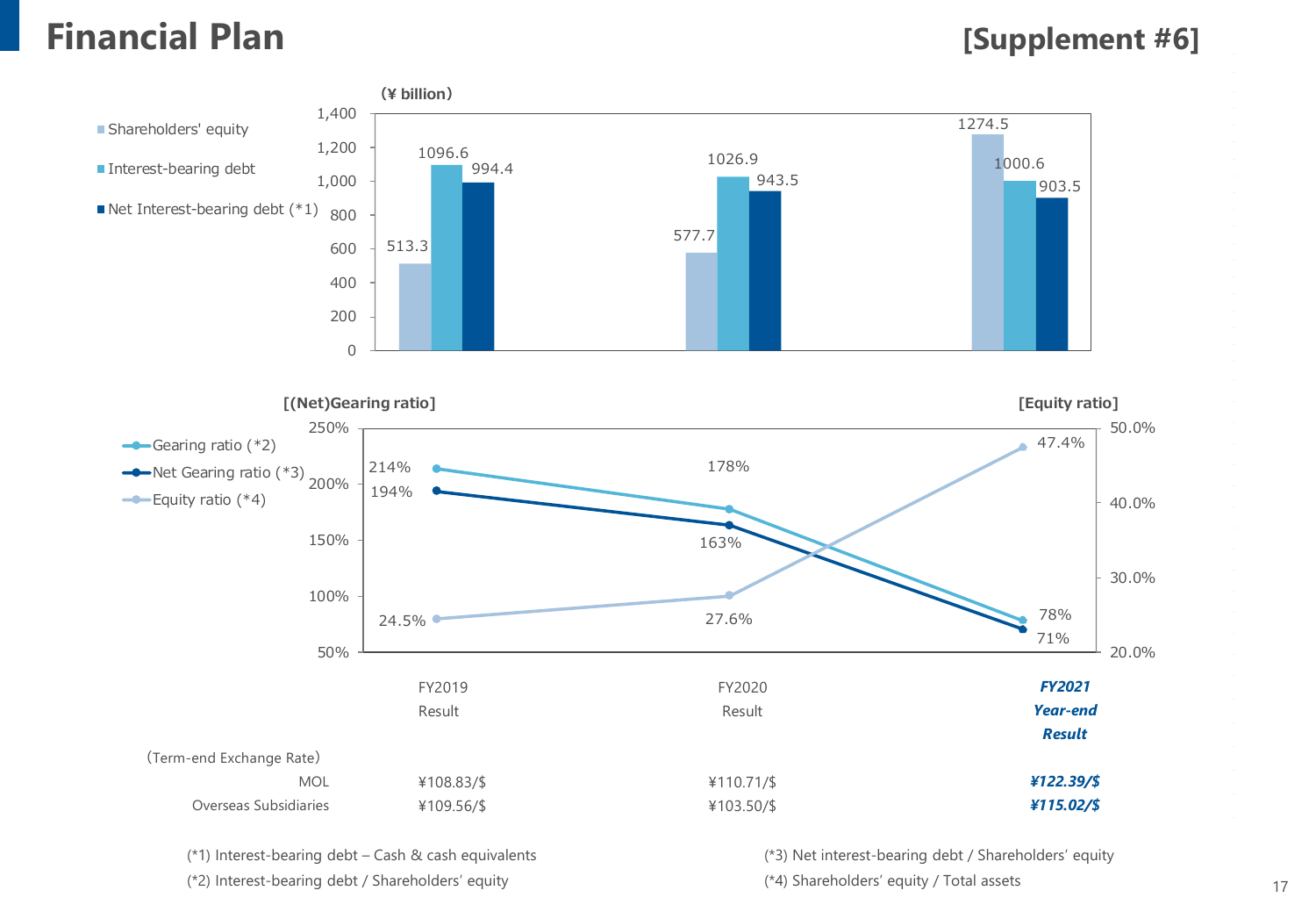### **Fleet Composition (incl. Offshore business) [Supplement #7]**

|                                                                           |                           |                                          | 31-Mar, 2021   | 31-Mar, 2022   |                        | 31-Mar, 2023 |                |
|---------------------------------------------------------------------------|---------------------------|------------------------------------------|----------------|----------------|------------------------|--------------|----------------|
|                                                                           |                           |                                          |                |                |                        |              |                |
|                                                                           |                           |                                          |                |                | $\overline{1,000}$ dwt |              | (Forecast)     |
|                                                                           | Capesize                  |                                          | 81             | 79             | 15,564                 |              | 82             |
|                                                                           | Small and                 | Panamax                                  | 23             | 33             | 2,823                  |              | 38             |
|                                                                           | medium-                   | Handymax                                 | 49             | 47             | 2,635                  |              | 54             |
|                                                                           | sized<br>bulkers          | Handysize                                | 29             | 29             | 1,080                  |              | 30             |
| <b>Dry Bulk Business</b><br><b>Energy and Offshore</b><br><b>Business</b> |                           | (Sub total)                              | 101            | 109            | 6,538                  |              | 122            |
|                                                                           | Wood chip carriers        |                                          | 38             | 42             | 2,335                  |              | 44             |
|                                                                           | Short sea ships           |                                          | 48             | 53             | 1,005                  |              | 56             |
|                                                                           | (Sub total)               |                                          | 268            | 283            | 25,441                 |              | 304            |
|                                                                           |                           | (Market Exposure)                        | (54)           | (53)           |                        |              | (58)           |
|                                                                           |                           | Crude oil tankers                        | 40             | 37             | 10,004                 |              | 36             |
|                                                                           |                           | Product tankers                          | 22             | 14             | 862                    |              | 15             |
|                                                                           |                           | <b>Chemical tankers</b>                  | 89             | 83             | 2,130                  |              | 88             |
|                                                                           | Tankers                   | Methanol tankers                         | 20             | 22             | 941                    |              | 23             |
|                                                                           |                           | Ammonia tankers                          | $\overline{0}$ | $\overline{c}$ | 112                    |              | $\overline{4}$ |
|                                                                           |                           | LPG tankers                              | 9              | 13             | 623                    |              | 16             |
|                                                                           |                           | (Sub total)                              | 180            | 171            | 14,671                 |              | 182            |
|                                                                           | Steaming coal carriers    |                                          | 44             | 36             | 3,359                  |              | 37             |
|                                                                           |                           | Self-Elevating Platform vessels          | 5              | 5              | 14                     |              | 5              |
|                                                                           | Service Operation vessels |                                          | $\overline{0}$ | $\overline{O}$ | $\Omega$               |              | $\mathbf{1}$   |
|                                                                           | (Sub total)               |                                          | 229            | 212            | 18,043                 |              | 225            |
|                                                                           |                           | (Market Exposure)                        | (100)          | (88)           |                        |              | (91)           |
|                                                                           |                           | LNG carriers (incl. Ethane carriers)     | 97             | 97             | 7,957                  |              | 94             |
|                                                                           | LNG Bunkering vessels     |                                          | $\mathbf{1}$   | $\overline{c}$ | 19                     |              | $\overline{c}$ |
|                                                                           | Offshore                  | LNG-to-Powership                         | $\mathbf{1}$   | 1              | 19                     |              | $\overline{1}$ |
|                                                                           |                           | <b>FPSO</b>                              | 6              | $\overline{7}$ | 1,689                  |              | 11             |
|                                                                           |                           | <b>FSU/FSRU</b>                          | $\overline{3}$ | $\overline{4}$ | 384                    |              | $\overline{7}$ |
|                                                                           |                           | Subsea Support vessels                   | 3              | 3              | 27                     |              | $\overline{3}$ |
|                                                                           |                           | Coastal ships (excl. Coastal RoRo ships) | 28             | 30             | 109                    |              | 30             |
| <b>Product Transport</b>                                                  | Car carriers              |                                          | 95             | 93             | 1,614                  |              | 92             |
| <b>Business</b>                                                           |                           | Ferries & Coastal RoRo ships             | 15             | 15             | 85                     |              | 17             |
| <b>Associated Businesses</b>                                              | Cruise ships              |                                          | $\mathbf{1}$   | 1              | 4                      |              | $\mathbf{1}$   |
| and Others                                                                | Others                    |                                          | $\overline{c}$ | $\overline{c}$ | 12                     |              | $\overline{c}$ |
| Sub total                                                                 |                           |                                          | 749            | 750            | 55,403                 |              | 789            |
| <b>Product Transport</b><br><b>Business</b>                               | Containerships            |                                          | 60             | 47             | 4,698                  |              | 39             |
| Total                                                                     |                           |                                          | 809            | 797            | 60,101                 |              | 828            |

Note 1: Including spot-chartered ships and those owned by joint ventures

Note 2: "Market Exposure"=Vessels operating under contracts less than two years, which are owned or mid-and long-term chartered vessels.

Note 3: Containerships are operated by ONE.